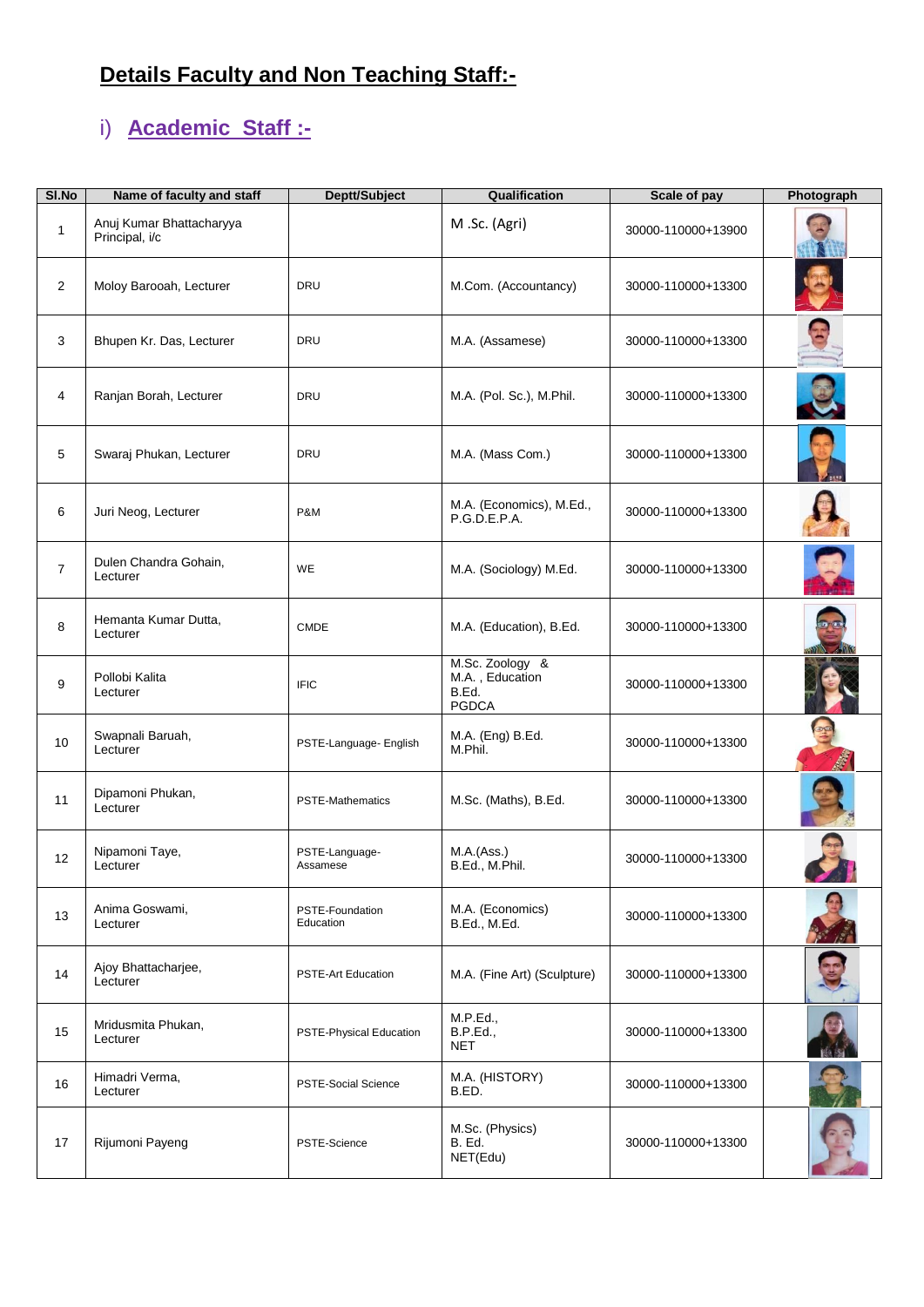### **ii) Para Academic Staff:-**

| SI.No. | Name of faculty and staff                     | <b>Qualification</b>                          | Scale of pay     | Photograph |
|--------|-----------------------------------------------|-----------------------------------------------|------------------|------------|
| 1      | Saral Kumar Das,<br>Technician,<br>Grade-II   | M.A.(Sociology)<br>PGDJMC,<br>AHDCA,          | 22000-97000+9400 |            |
| 2      | Lachit Dihingia,<br><b>Statistical Asstt.</b> | B.Com.                                        | 14000-60500+7600 |            |
| 3      | Smriti Rekha Chetia,<br>W.E.Teacher           | B.Sc. B.Ed., D.El.Ed.<br>(Dip.in Art & Craft) | 14000-60500+7600 |            |
| 4      | Sewali Kakoti,<br>Librarian                   | M.Com, M.LI. Sc.                              | 14000-60500+7600 |            |
| 5      | Paramananda Konwar,<br>Lab. Asstt.            | H.S., (Science),<br>Dip.in Radiography        | 14000-60500+6200 |            |

## **iii )Non Academic Staff:-**

| SI.No.                  | <b>Name of Staff</b>                      | Qualification              | Scale of pay       | Photograph |
|-------------------------|-------------------------------------------|----------------------------|--------------------|------------|
| 1                       | Anil Kumar Rajput,<br>Head Asstt.         | <b>HSLC</b>                | 22000-97000+10300  |            |
| $\overline{2}$          | Hem Ch. Hazarika,<br>Accountant           | H.S., (Sc.)                | 14000-60500+8000   |            |
| 3                       | Labanya Phukan, UDA                       | B.A.                       | 14000-60500+8000   |            |
| $\overline{\mathbf{4}}$ | Bhaswati Sutradhar, UDA                   | B.A., B.Ed.<br><b>DCA</b>  | 14000-60500+8000   |            |
| 5                       | Moromi Pegu Doley,<br><b>UDA</b>          | <b>B.A. B.Ed.</b><br>DCA.  | 14000-60500+8000   |            |
| 6                       | Hridikesh Das,<br>Stenographer, Grade-III | B.A.(Stenography (Eng.)    | 14000-60500+7400   |            |
| $\overline{7}$          | Raj Kumar Das,<br>Stenographer, Grade-III | B.A.(Stenography (Eng.)    | 14000-60500+7400   |            |
| 8                       | Girin Senapoti, Grade-IV                  | <b>Under Matric</b>        | 12000-52000+3900   |            |
| 9                       | Jishuraj Das,<br>Grade-IV                 | <b>B.A.,</b><br><b>DCA</b> | 12000-52000+3900   |            |
| 10                      | Bedanta Gogoi,<br>Grade-IV                | <b>B.A.,</b><br><b>DCA</b> | 12000-52000+3900   |            |
| 11                      | Purnakanta Hazarika,<br>Wager             | <b>Under Matric</b>        | 3500/- (Fixed Pay) |            |